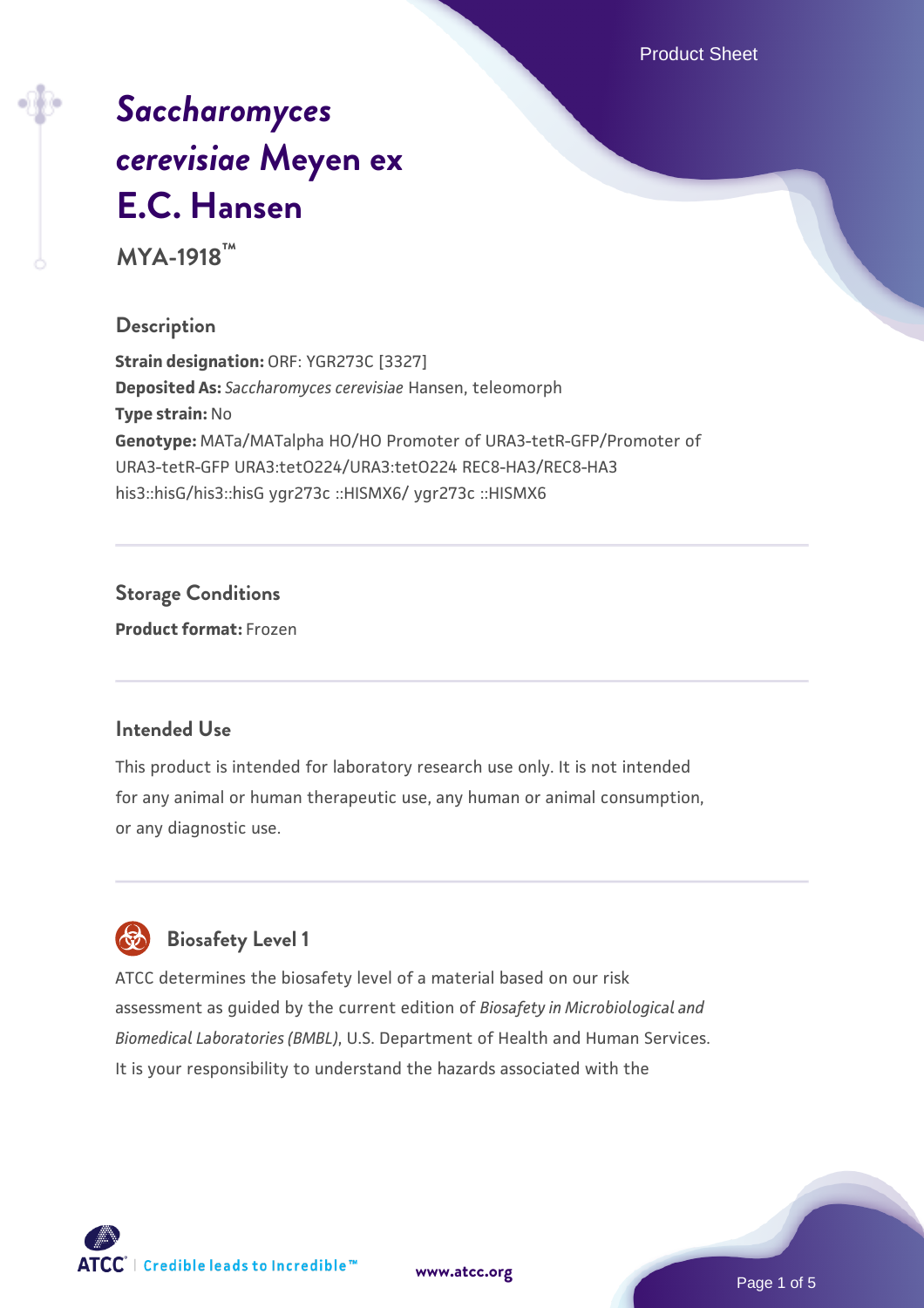material per your organization's policies and procedures as well as any other applicable regulations as enforced by your local or national agencies.

ATCC highly recommends that appropriate personal protective equipment is always used when handling vials. For cultures that require storage in liquid nitrogen, it is important to note that some vials may leak when submersed in liquid nitrogen and will slowly fill with liquid nitrogen. Upon thawing, the conversion of the liquid nitrogen back to its gas phase may result in the vial exploding or blowing off its cap with dangerous force creating flying debris. Unless necessary, ATCC recommends that these cultures be stored in the vapor phase of liquid nitrogen rather than submersed in liquid nitrogen.

## **Certificate of Analysis**

For batch-specific test results, refer to the applicable certificate of analysis that can be found at www.atcc.org.

## **Growth Conditions**

**Medium:**  [ATCC Medium 1245: YEPD](https://www.atcc.org/-/media/product-assets/documents/microbial-media-formulations/1/2/4/5/atcc-medium-1245.pdf?rev=705ca55d1b6f490a808a965d5c072196) **Temperature:** 25°C

#### **Notes**

Additional information on this culture is available on the ATCC web site at [www.atcc.org.](http://www.atcc.org/)



**[www.atcc.org](http://www.atcc.org)**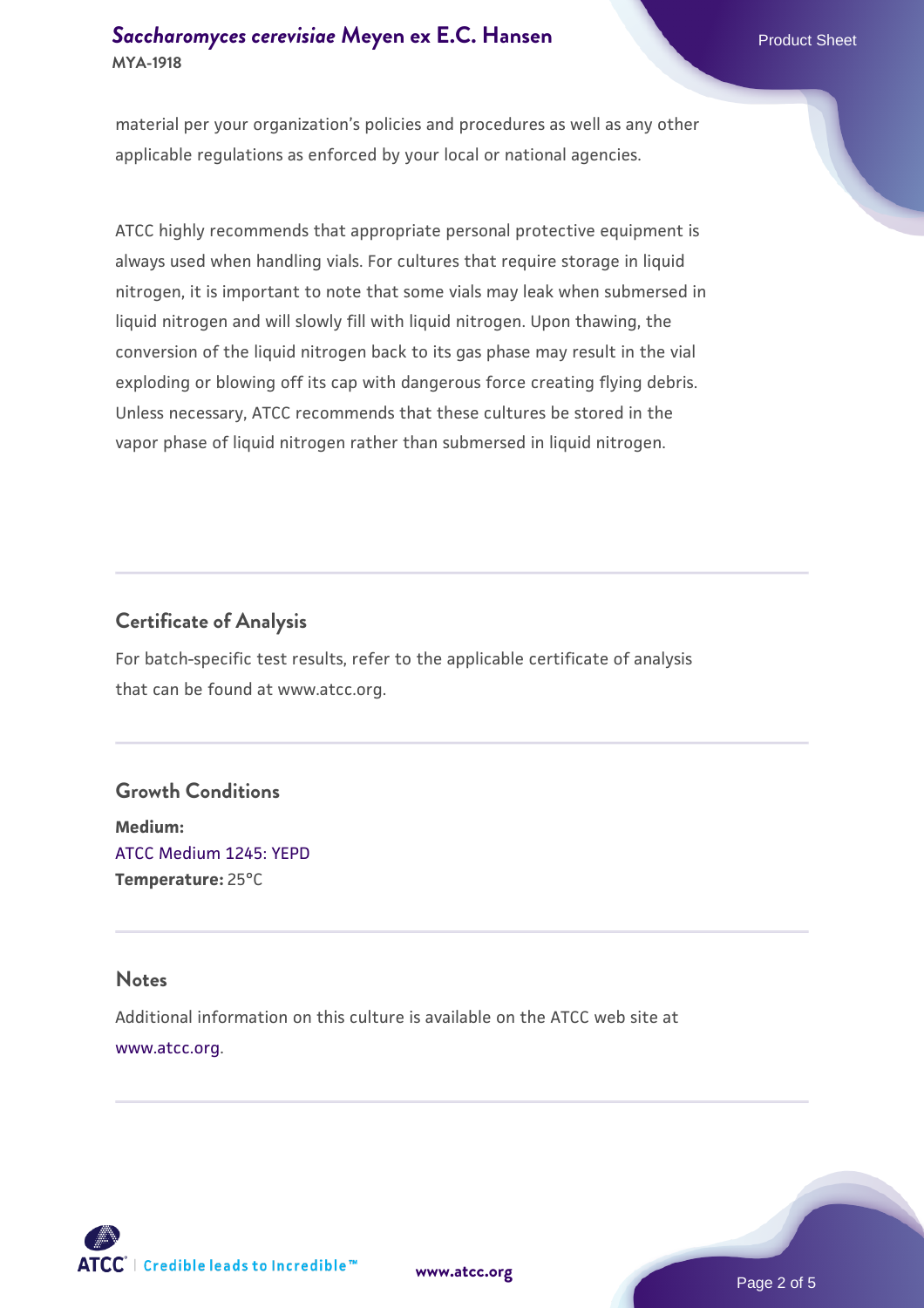## **Material Citation**

If use of this material results in a scientific publication, please cite the material in the following manner: *Saccharomyces cerevisiae* Meyen ex E.C. Hansen (ATCC MYA-1918)

#### **References**

References and other information relating to this material are available at www.atcc.org.

## **Warranty**

The product is provided 'AS IS' and the viability of ATCC® products is warranted for 30 days from the date of shipment, provided that the customer has stored and handled the product according to the information included on the product information sheet, website, and Certificate of Analysis. For living cultures, ATCC lists the media formulation and reagents that have been found to be effective for the product. While other unspecified media and reagents may also produce satisfactory results, a change in the ATCC and/or depositor-recommended protocols may affect the recovery, growth, and/or function of the product. If an alternative medium formulation or reagent is used, the ATCC warranty for viability is no longer valid. Except as expressly set forth herein, no other warranties of any kind are provided, express or implied, including, but not limited to, any implied warranties of merchantability, fitness for a particular purpose, manufacture according to cGMP standards, typicality, safety, accuracy, and/or noninfringement.

#### **Disclaimers**



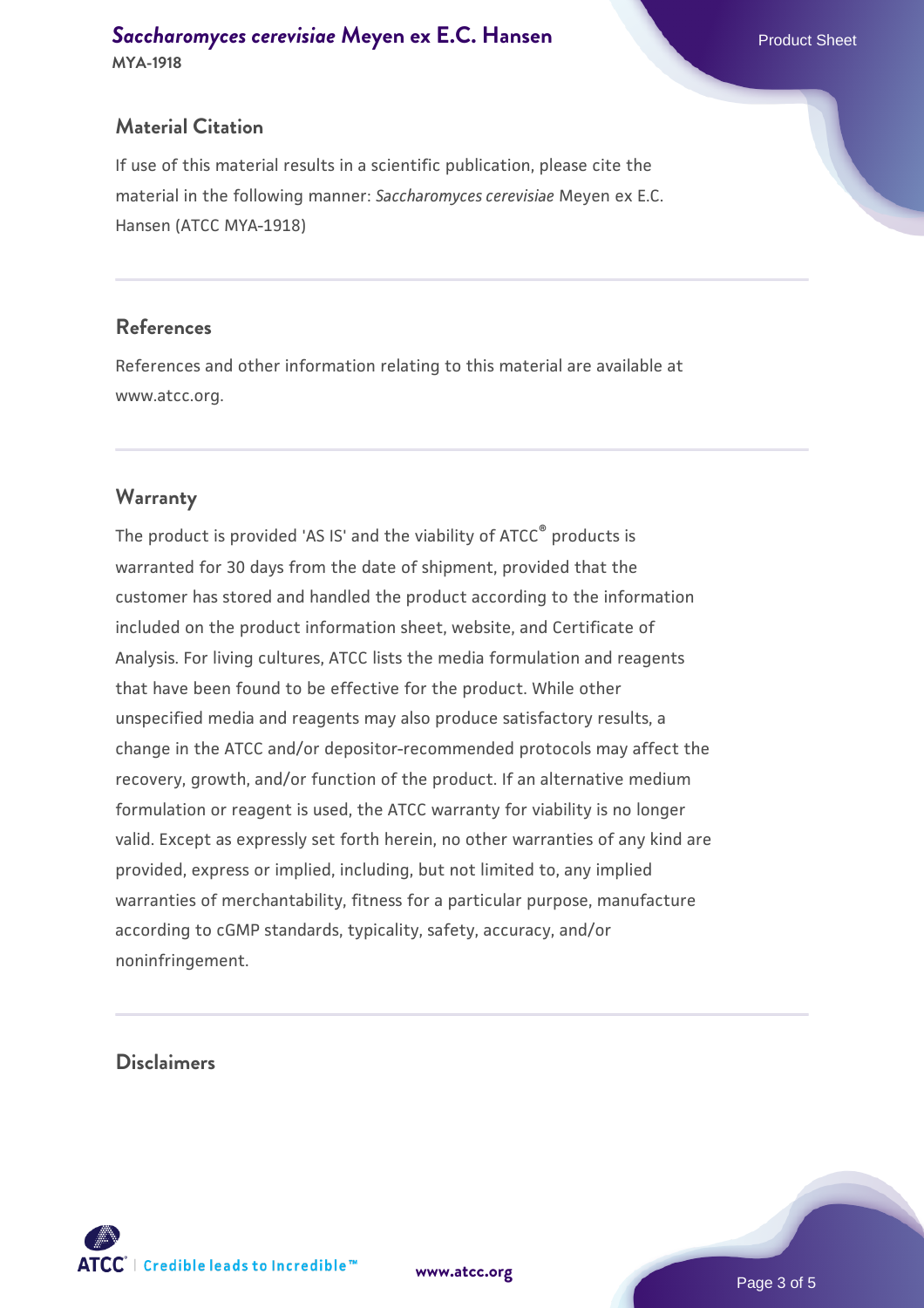This product is intended for laboratory research use only. It is not intended for any animal or human therapeutic use, any human or animal consumption, or any diagnostic use. Any proposed commercial use is prohibited without a license from ATCC.

While ATCC uses reasonable efforts to include accurate and up-to-date information on this product sheet, ATCC makes no warranties or representations as to its accuracy. Citations from scientific literature and patents are provided for informational purposes only. ATCC does not warrant that such information has been confirmed to be accurate or complete and the customer bears the sole responsibility of confirming the accuracy and completeness of any such information.

This product is sent on the condition that the customer is responsible for and assumes all risk and responsibility in connection with the receipt, handling, storage, disposal, and use of the ATCC product including without limitation taking all appropriate safety and handling precautions to minimize health or environmental risk. As a condition of receiving the material, the customer agrees that any activity undertaken with the ATCC product and any progeny or modifications will be conducted in compliance with all applicable laws, regulations, and guidelines. This product is provided 'AS IS' with no representations or warranties whatsoever except as expressly set forth herein and in no event shall ATCC, its parents, subsidiaries, directors, officers, agents, employees, assigns, successors, and affiliates be liable for indirect, special, incidental, or consequential damages of any kind in connection with or arising out of the customer's use of the product. While reasonable effort is made to ensure authenticity and reliability of materials on deposit, ATCC is not liable for damages arising from the misidentification or misrepresentation of such materials.

Please see the material transfer agreement (MTA) for further details regarding the use of this product. The MTA is available at www.atcc.org.

#### **Copyright and Trademark Information**

© ATCC 2021. All rights reserved.